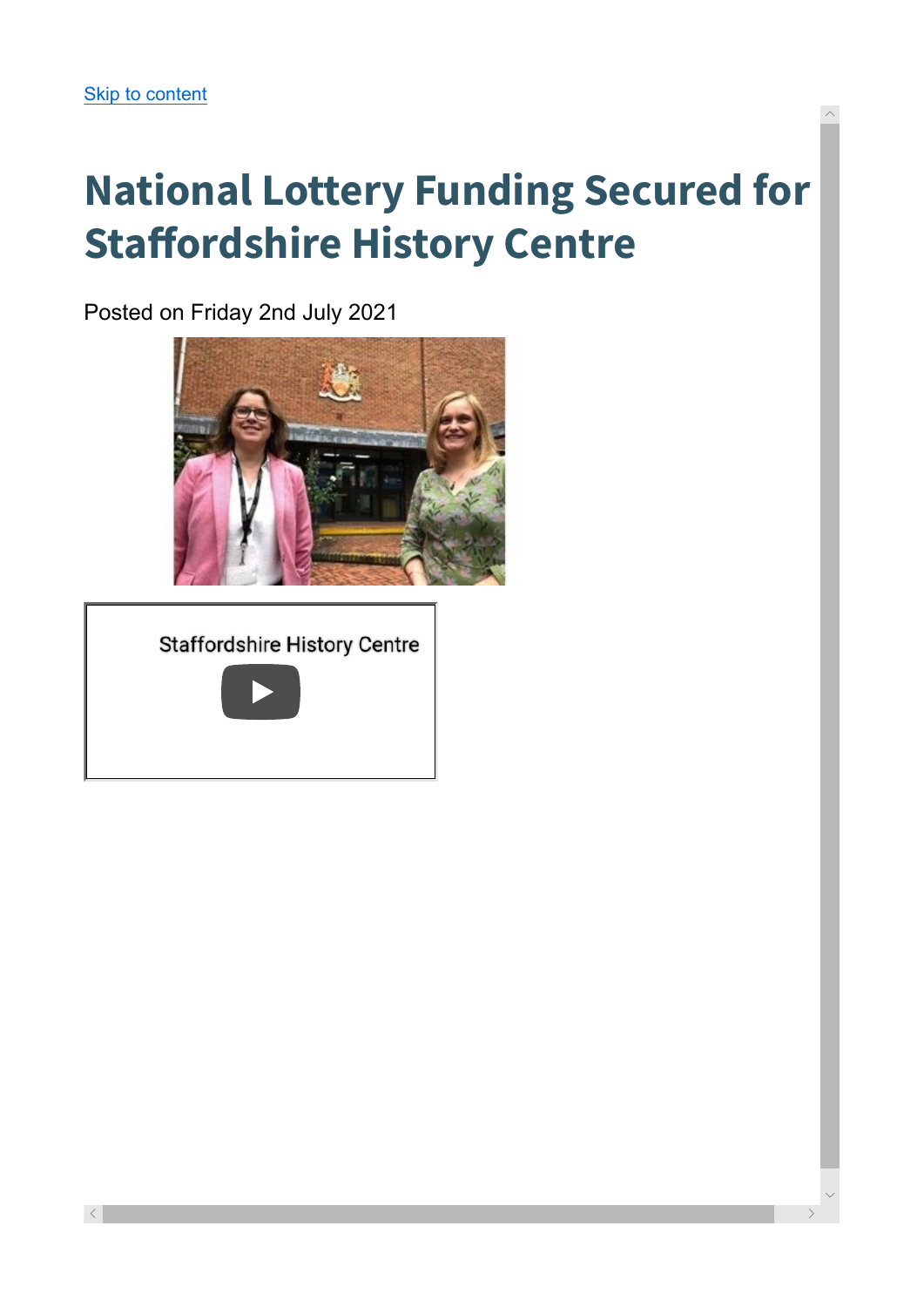Over a thousand years of Staffordshire's history is to be brought to life in an exciting new heritage project for the county.

Bringing together three incredible collections from the Staffordshire and Stoke-on-Trent Archive Service, the County Museum and the William Salt Library; the project will create exciting and imaginative ways to connect Staffordshire people and their stories.

Staffordshire County Council and its partner, the William Salt Library Trust, have received a National Lottery Heritage Fund grant of £3,964,000 towards the Staffordshire History Centre project.

Made possible by money raised by National Lottery players, the project will include an extension to the existing Staffordshire Record Office on Eastgate Street in Stafford, incorporating the William Salt Library.

The Library will be restored and will retell the story of the building, as well as William Salt and his collection.

A modern glazed link between the Library and the record office will create a new entrance and permanent exhibition space to showcase the collections.

In addition to modern reading areas and research labs, the centre will also allow people to discover more about their family or local history by visiting exhibitions, taking part in events and family activities.

Additional strong rooms will provide space for a further 55 years of collections and a new learning programme will be created for schools, with courses for students and adult learners.

The centre will be supported by a series of touring exhibitions and targeted projects, to reach all communities across the county.

Commenting on the award, Victoria Wilson, Cabinet Member for Communities and Culture at Staffordshire County Council said:

> "We are all thrilled with the funding award, which will allow us to preserve and promote the wonderful history of our great county and people.

"We're incredibly proud of our history and amazing collections and we want to be able to share them and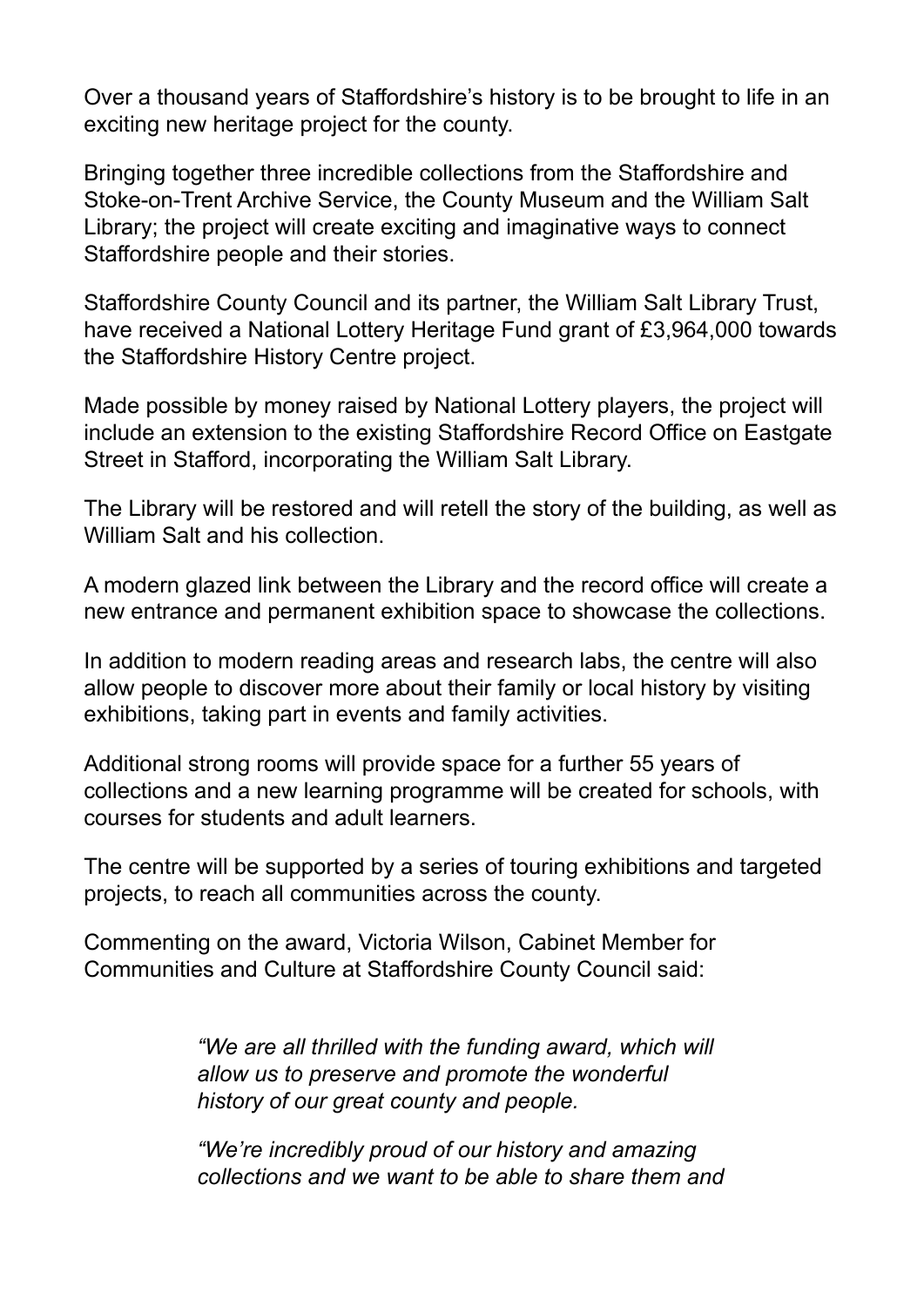be able to protect them for future generations to enjoy.

"Not only will the project help to get more people interested in our history but it will also give us a brand new heritage attraction, which will support the recovery of Stafford town centre."

Staffordshire Archives and Heritage collections are nationally important, stretching back over 1000 years.

The archives are designated outstanding, including rare items such as Anglo-Saxon charters confirming the foundation of Burton Abbey and a letter written on the eve of the American Revolution.

The museum collections include the Douglas Hayward puppet collection and carriage collection, both of national significance.

The William Salt Library is an outstanding rare book and manuscript collection, amassed by Victorian collector William Salt, whose family originated in Stafford.

The Georgian Library building held the collection for over 100 years and has its own history as a fine town house, a doctor's surgery and a shop, before becoming a Library.

Mithra Tonking, Chair of the William Salt Library Trust added:

"The Trustees are delighted by the National Lottery Heritage Fund's generous grant towards the creation of the Staffordshire History Centre.

"The project will see the development of a fascinating new town centre attraction, that will preserve and create a new future for our much loved historic building.

"It will also make our unique library collection better known and more widely available."